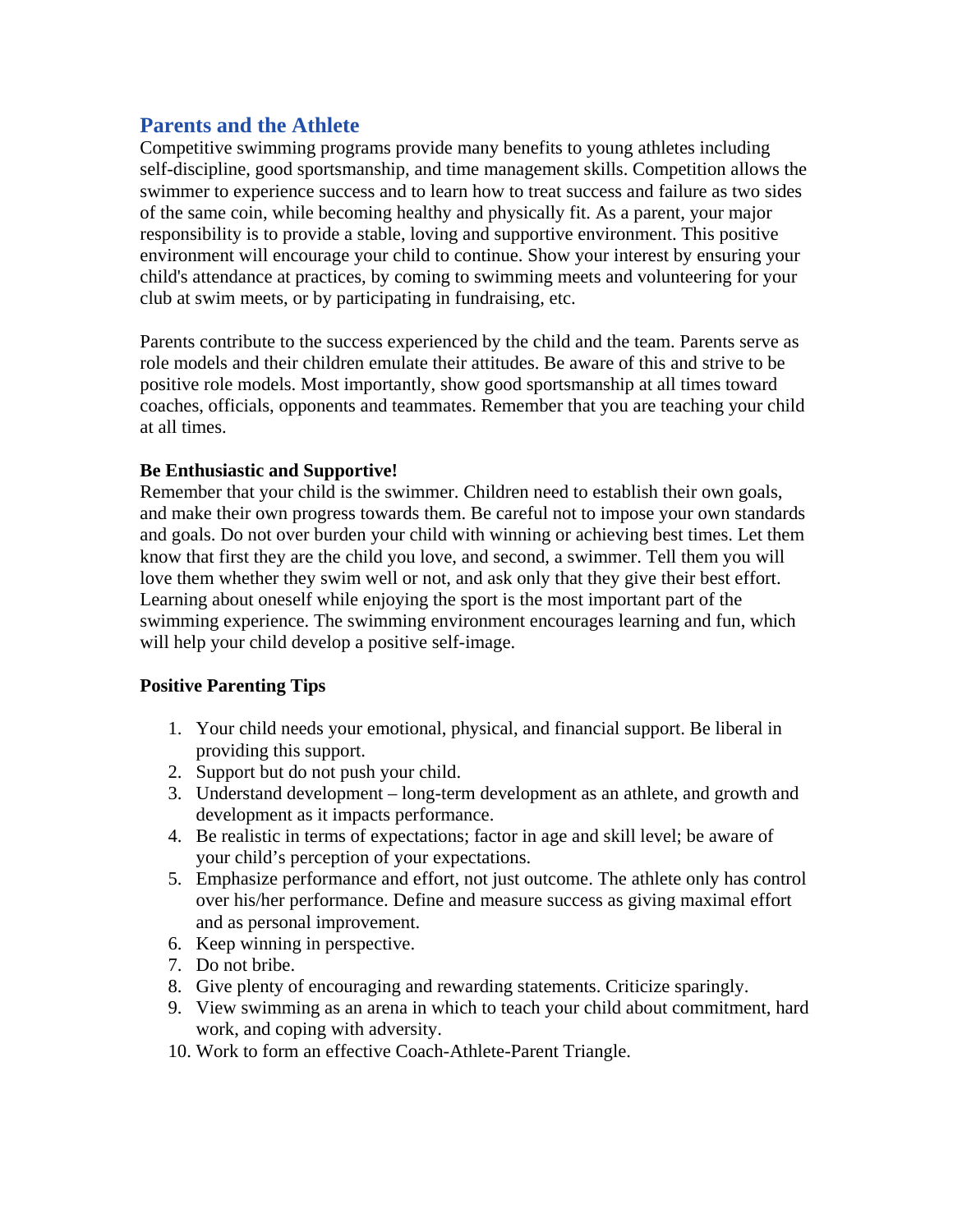## **Extinguishing Burnout: 8 Steps to Stay a Happy Swimmer**

"The most important thing the parent of a swimmer can do is to tell the child over and over to have fun," says Keith Bell, Ph.D., author of The Parent's Guide to the Proper Psychological Care & Feeding of the Competitive Swimmer (Keel Publications, 2000). "Your role is to love and accept your child unconditionally, to support him or her in every way, and to let your child own his swimming. Swimmers who get those things from their parents won't burnout."

by Martha Capwell Fox

Back and forth, you slog listlessly down the lane. The black line on the bottom looks endless. Your arms feel like lead, your legs like petrified wood. Your mind is blank, and your heart is heavy. You're not having fun.

Everybody has a bad day in the pool now and then. Not only is it nothing to worry about, but a day when every stroke is a struggle can actually help lift your swimming to the next level –if you push yourself through it. But if every day is a bad pool day, if you have to drag yourself to practice (or your mom or dad do), if you just can't get into a workout and your enthusiasm and excitement have fizzled out, it's time to think about what you're doing, both in and out of the water. And why. You could be headed for burnout. But before you're so sick of swimming you feel like quitting, take these steps:

**Bed Check** – Americans are stingy with their sleep, and active teens and preteens actually need more than eight hours a night. Not sleeping enough can wreck both your progress in the pool and your enthusiasm for swimming. It can be tough to fit in swimming, school, studying and some fun into a day, but don't trade sleep time for TV watching, computer games or on-line puttering.

**Rest Stop** -- You've got to give your body time to recover from workouts, so don't do more pool or dry land exercise than your coach advises. Take at least one day a week away from the water altogether, and don't use the time to exercise!

**Find the fun** -- "I don't think anyone will burn out as long as they remember that swimming is a game, and games are fun," says sports psychologist, writer and coach Keith Bell, Ph.D. "Everyone involved has a responsibility to make sure that swimming is fun, even in intense training." One way to do that is to remember that setting a goal is what makes an activity into a game. "Every time you get in the pool, you can play a game if you set yourself some goals," says Bell. "I think goals are tremendously important in practices and workouts, because a goal is an excuse for a game. And even if you don't reach your goal, it's okay as long as your game was interesting and fun."

**Be human** – It's great to expect great things from yourself. It's even okay to try to do well partly because it pleases people who matter to you, like your parents, your coach, or your teammates. But sports psychologists say that constantly refusing to accept anything less than perfection from yourself is a sure setup for burnout. And so is measuring your